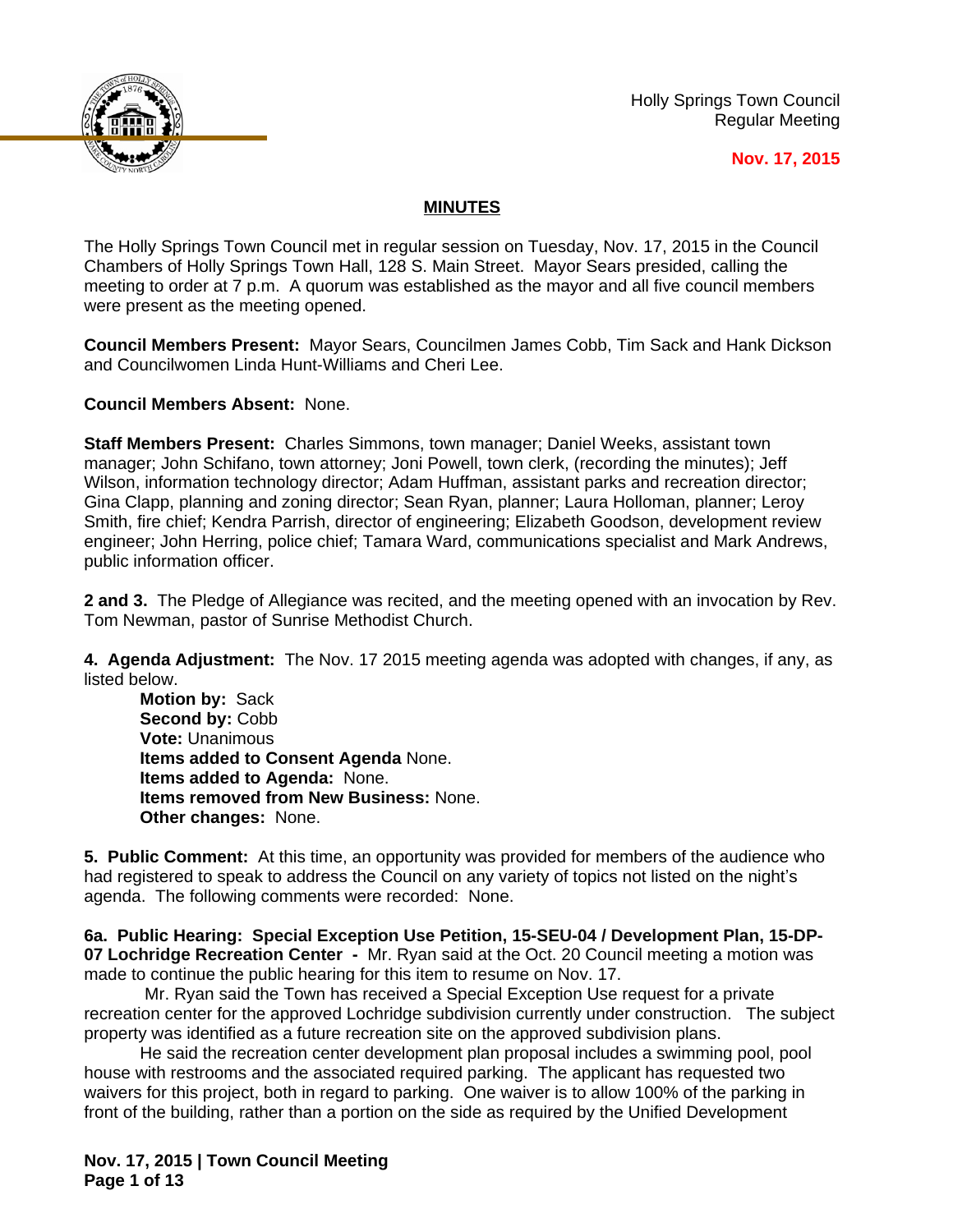Ordinance. The other waiver is a request to reduce the amount of parking by six spaces, or 21% of the total required. Future on-street parking could be provided if necessary.

With that explanation completed, Mayor Sears continued the opened the public hearing. The following testimony and evidence was submitted by those who had been administered the oath by the town clerk:

David Baranke, the applicant -- Mr. Baranke addressed the Council to speak to the variance requesting a reduction in parking. He said his company has used the proposed layout in other neighborhoods with a house-to-parking ratio of 15:1 in Durham and 13:1 in Raleigh. The Lochridge site would be parked at a 6:1 ratio, he said.

Councilwoman Lee asked if other projects included mail kiosks, and Mr. Basranke said no.

Councilman Cobb asked what would happen if it were determined in the future. Mr. Ryan said on-street parking would be required as a condition of approval.

There being no testimony, the public hearing was closed.

**Action #1:** The Council approved a motion to make and accept the findings of fact to be recorded in the minutes for Special Exception Use Petition #15-SEU-04 for Lochridge Recreation Center to allow for a private recreation center on a portion of 2854 Avent Ferry Road PIN 0638122973, a property located in the Lochridge subdivision, as submitted by Priest Craven & Associates.

#### *Special Exception Use Findings of Fact:*

*A special exception use may only be granted upon the presentation of sufficient evidence to enable a written determination that:*

- *a. The proposed use will not be injurious to the public health, safety, comfort, community moral standards, convenience or general welfare;*
- *b. The proposed use will not injure or adversely affect the adjacent area;*
- *c. The proposed use will be consistent with the character of the district, land uses authorized therein, and the Town of Holly Springs Comprehensive Plan;*
- *d. The proposed use shall conform to all development standards of the applicable district (unless a waiver of such development standards is requested as part of the special exception use petition and approved as set forth above, in which case the proposed use shall conform to the terms and conditions of such waiver).*
- *e. Access drives or driveways are or will be sufficient in size and properly located to: ensure automotive and pedestrian safety and convenience, traffic flow as set forth in Section 7.09 – Pedestrian Circulation and Vehicular Area Design; and, control and access in case of fire or other emergency;*
- *f. Off-street parking areas, off-street loading areas, trash enclosures, trash pick-up and removal, and other service areas are located so as to be safe, convenient, allow for access in case of emergency, and to minimize economic, glare, odor, and other impacts on adjoining properties and properties in the general neighborhood;*
- *g. The lot, building or structure proposed for the use has adequate restroom facilities, cooking facilities, safety equipment (smoke alarms, floatation devices, etc.), or any other service or equipment necessary to provide for the needs of those persons whom may work at, visit or own property nearby to the proposed use;*
- *h. Utilities, schools, fire, police and other necessary public and private facilities and services will be adequate to handle the needs of the proposed use;*
- *i. The location and arrangement of the use on the site, screening, buffering, landscaping, and pedestrian ways harmonize with adjoining properties and the general area and minimize adverse impacts; and,*
- *j. The type, size, and intensity of the proposed use (including but not limited to such considerations as the hours of operation and numbers of people who are likely to utilize or be attracted to the use) will not have significant adverse impacts on adjoining properties or the neighborhood.*

**Motion by**: Dickson **Second by**: Williams

**Nov. 17, 2015 | Town Council Meeting Page 2 of 13**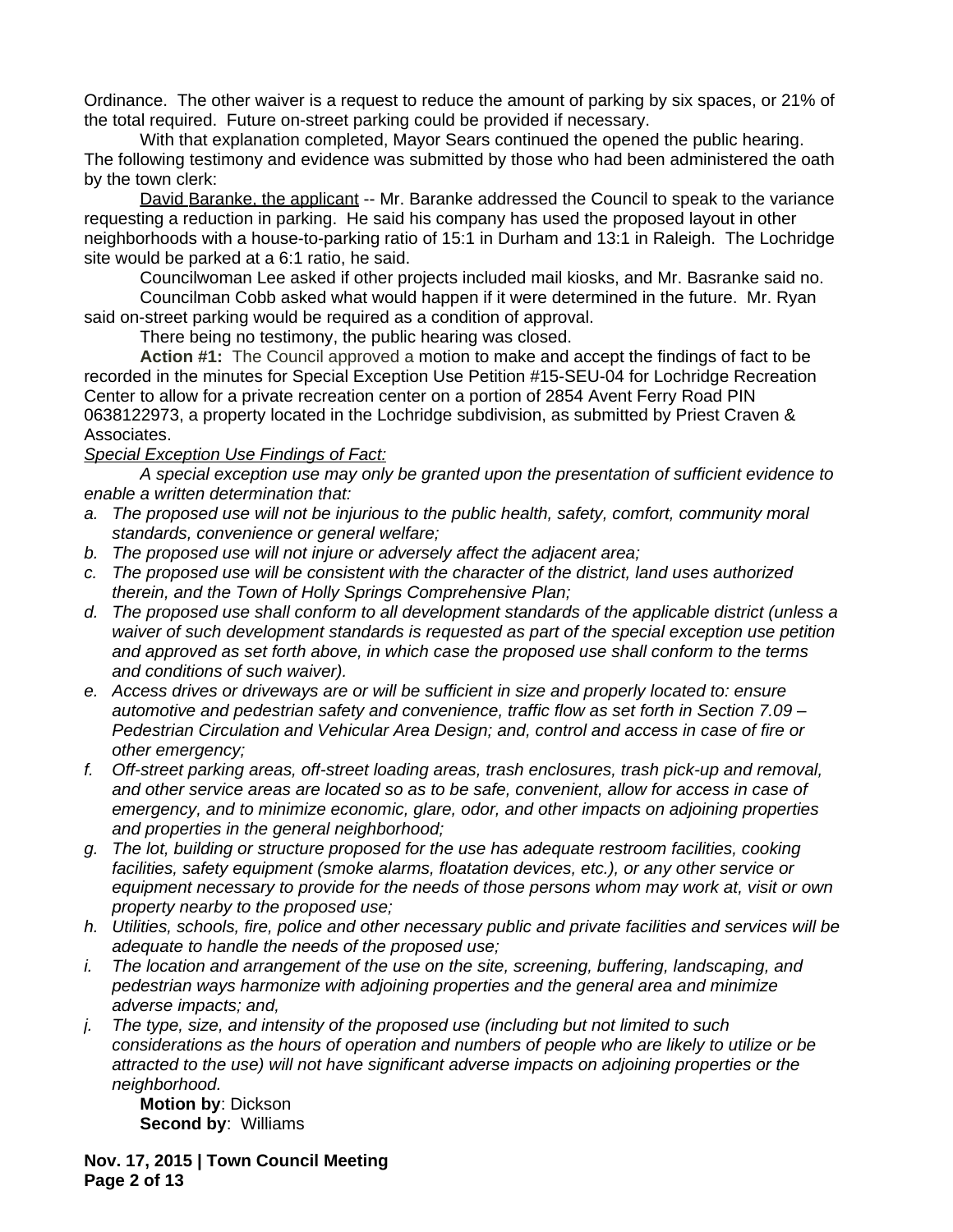### **Vote:** Unanimous.

*A copy of Special Exception Use Application 15-SEU-04 addressing these findings is attached to these minutes.*

**Action #2:** The Council approved a motion to make and accept the findings of fact to be recorded in the minutes for a waiver of regulations of UDO Section 7.04 E. 1 Minimum Number of Required Off-Street Parking Spaces for Development Plan Petition #15-DP-07 for Lochridge Recreation Center to allow a reduction of 21% or six parking spaces as submitted by Priest Craven & Associates dated 9/4/15.

*A waiver of the Off-Street Parking requirements contained in Section 7.04, E., 4., may only be granted upon making the following findings:*

- *a. The nature and location of the proposed building or structure, and;*
- *b. The maximum number of students, employees, guests, customers, or clients who can reasonably be expected to use the proposed building or structure at one time, and;*
- *c. The quantity of existing public or private parking on the lot or in the integrated center, business park or industrial park that can reasonably be expected to be available when the building or structure is in use, or;*
- *d. The reduction of required off-street parking spaces will result in preserving existing vegetation on the property, or;*
- *e. A land banked area for future off-street parking spaces is provided on the lot or within the integrated center, business park or industrial park that is of sufficient size and layout to effect compliance with the basic minimum requirements of this UDO is indicated on the approved plans. Such land banked area shall not be used for any form of development unless an amended alternate parking plan is submitted, and approved, that indicates compliance with the provisions of this sub-Section.*

**Motion by**: Cobb **Second by**: Williams **Vote:** Unanimous.

**Action #3:** Having made the necessary findings of fact, the Council approved a motion to grant a waiver of regulations of UDO Section 7.04 E. 1 Minimum Number of Required Off-Street Parking Spaces for Development Plan Petition #15-DP-07 for Lochridge Recreation Center to allow a reduction of 21%, or six parking spaces, as submitted by Priest Craven & Associates dated 9/4/15, with the following condition:

1. Upon determination by the Planning Director that the reduced parking spaces are needed, the six parking spaces placed into the land banked area as future on-street parking shall be constructed.

**Motion by**: Lee **Second by**: Sack **Vote:** Unanimous.

**Action #4:** The Council approved a motion to make and accept the findings of fact to be recorded in the minutes for a waiver of regulations of UDO Section 7.04 E. 4. Maximum Number of Off-Street Parking Spaces for Development Plan Petition #15-DP-07 for Lochridge Recreation Center to allow greater than 75% of the provided parking between the front building line and front lot line as submitted by Priest Craven & Associates dated 9/4/15.

*A waiver of the Off-Street Parking requirements contained in Section 7.04, E., 4., may only be granted upon making the following findings:*

*1. A parking demand study completed by a third party that provides evidence regarding:*

*a. Peak usage estimates based on reliable data collected from comparable uses located within the same or similar market areas as the Town of Holly Springs.*

**Nov. 17, 2015 | Town Council Meeting Page 3 of 13**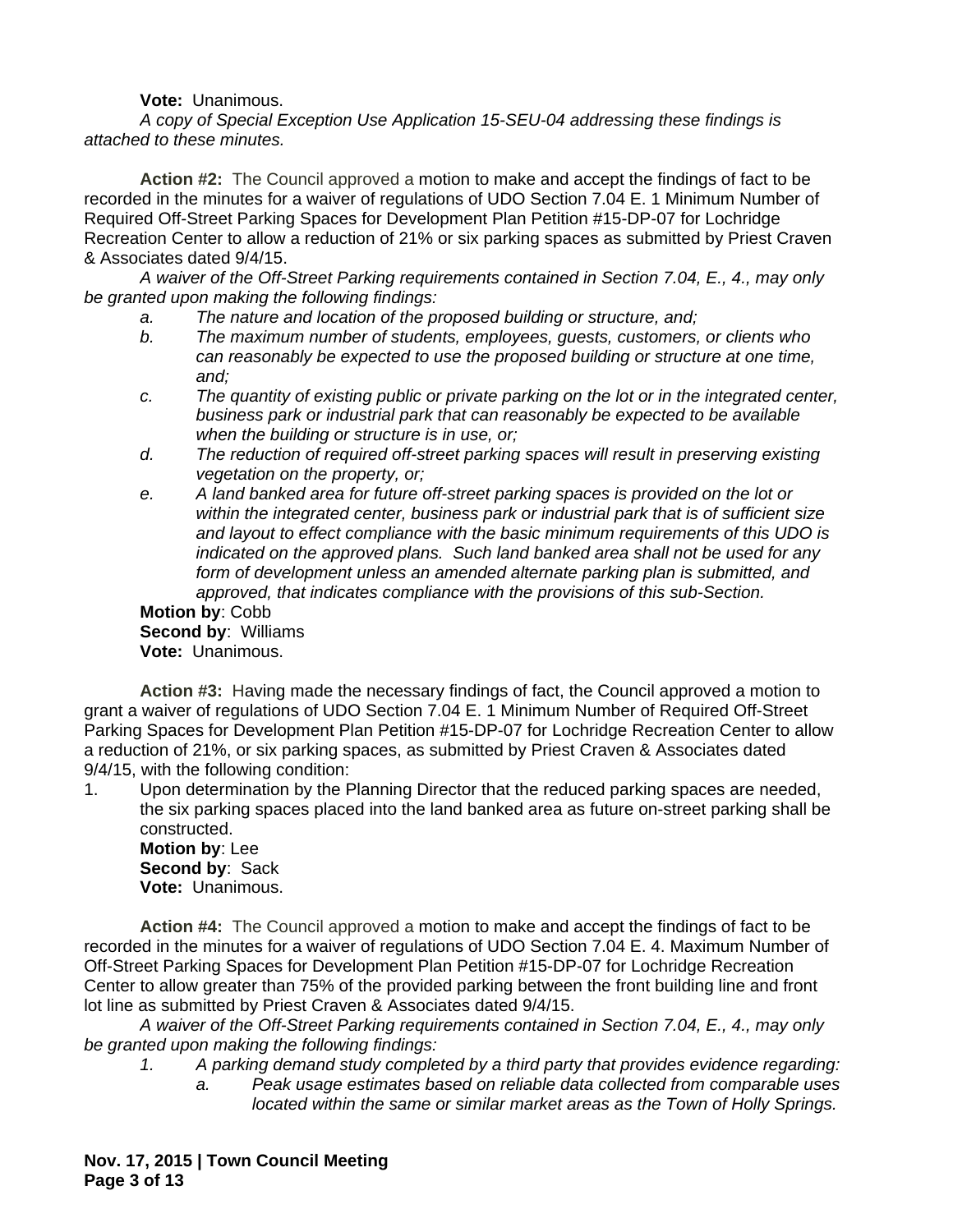*Comparable uses will be determined based on density, scale, bulk, area, type of activity, and location; and,* 

- *b. Number of employees on the largest shift; and,*
- *c. Minimum number of spaces needed to meet the parking demand for the specific use; and,*
- *2. The granting of a waiver will not cause negative impacts on the environment or adjacent properties without the necessity of including mitigating elements such as additional screening, pervious pavement, shared parking, rain gardens, or that such elements are provided under the plan to the extent necessary to lessen the effects of any negative impacts; and,*
- *3. The proposed development is consistent with the intent of the Comprehensive Plan;*
- *and,*

*4. The proposed development is consistent with the intent and purpose of this UDO.* **Motion by**: Williams **Second by**: Sack **Vote:** Unanimous.

**Action #5:** Having made the necessary findings of fact, the Council approved a motion to grant a waiver of regulations of UDO Section 7.04 E. 4. Maximum Number of Off-Street Parking Spaces for Development Plan Petition #15-DP-07 for Lochridge Recreation Center to allow greater than 75% of the provided parking between the front building line and front lot line as submitted by Priest Craven & Associates dated 9/4/15.

**Motion by**: Sack **Second by**: Williams **Vote:** Unanimous.

**Action #6:** Having made the necessary findings of fact, the Council approved a motion to approve Special Exception Use #15-SEU-04 as specified in Unified Development Ordinance Section 2.04 A. 2. Special Exception Uses to allow for a private recreation center at the property located on a portion of 2854 Avent Ferry Road PIN 0638122973 associated with the Lochridge subdivision, and Development Plan #15-DP-07 for Lochridge Recreation Center, as submitted by Priest Craven & Associates dated revised 9/4/15, with the following conditions:

### **Special Exception Use Condition:**

1. All operations must adhere to the evidence submitted by the applicant as stated in the findings of fact submitted and those findings of fact specified by the Town Council in conjunction with 15-SEU-04.

# **Development Plan Conditions:**

1. All previous approval conditions for the Lochridge Subdivision Plan will apply to plan amendment.

2. The following items must be addressed on the first submittal of construction drawings: A. Provide a RPZ back flow preventer for the potable water.

**Motion by**: Cobb **Second by**: Dickson **Vote:** Unanimous.

**6b. Public Hearing: Special Exception Use Petition, 15-SEU-05 / Development Plan, 15-DP-09 for Holly Pointe Recreation Center -** Mr. Ryan said the Town has received a Special Exception Use request for a private recreation center for the approved Holly Pointe Phase 2 subdivision under construction. The recreation center development plan proposal includes a swimming pool, pool house with restrooms, community mail kiosk, fire pit, play area and the associated required parking. A waiver of off-street parking regulations to allow greater than 75% of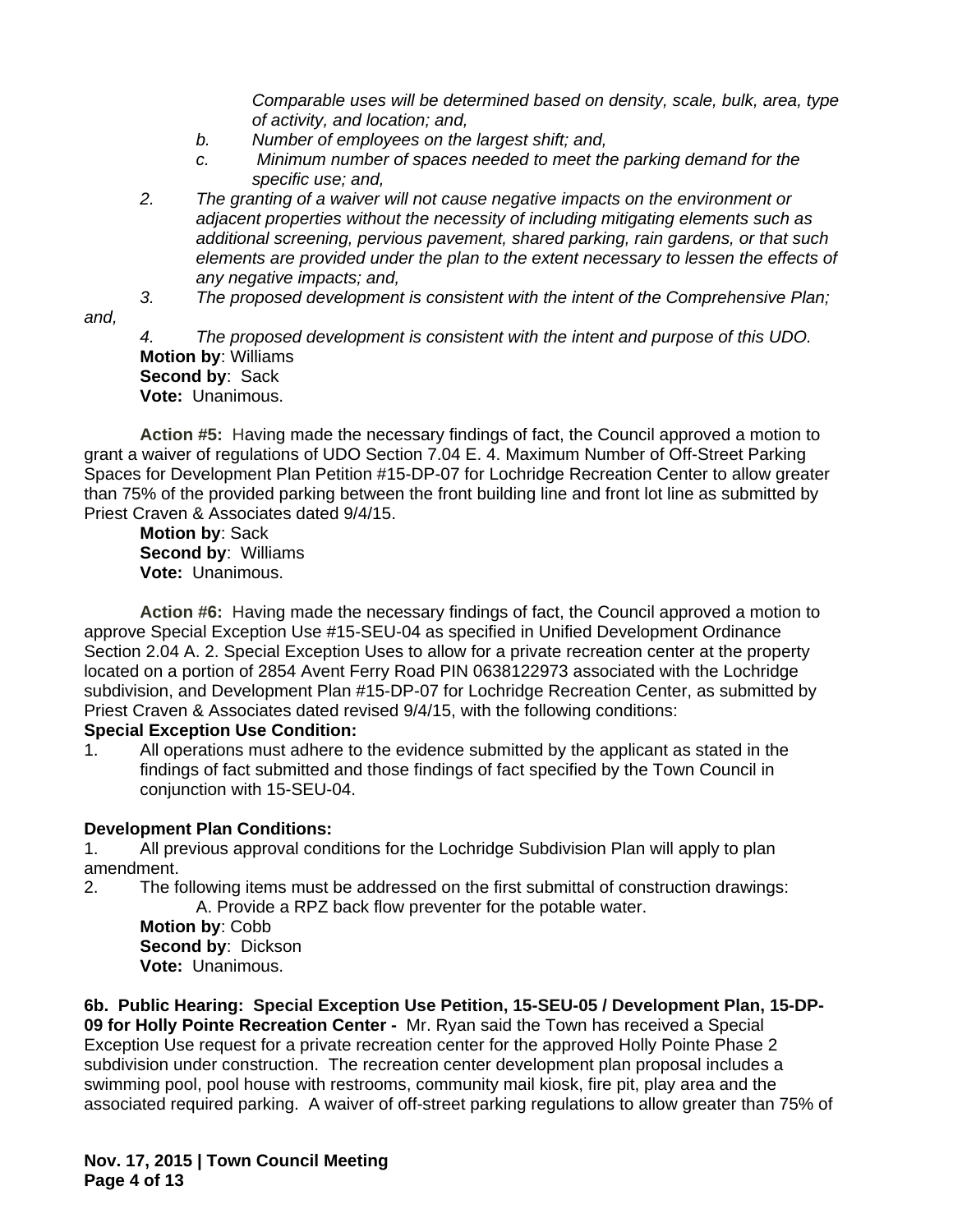the required parking between the front building line and front lot line also has been submitted with the development plan.

With that explanation completed, Mayor Sears opened the public hearing. The following testimony and evidence was submitted by those who had been administered the oath by the town clerk:

Randy Miller, Thompson & Associates, for the applicant – Mr. Miller said he was available for questions.

James Caldwell, 100 Gryffinder Lane -- Mr. Caldwell spoke in favor of the application and said Holly Pointe residents were eager for the recreation center to be built.

There being no further testimony, the public hearing was closed.

**Action #1:** The Council approved a motion to make and accept the findings of fact to be recorded in the minutes for Special Exception Use Petition #15-SEU-05 to allow for a private recreation center in the R-10: Residential District as submitted by Thompson & Associates. *Special Exception Use Findings of Fact:*

*A special exception use may only be granted upon the presentation of sufficient evidence to enable a written determination that:*

- *a. The proposed use will not be injurious to the public health, safety, comfort, community moral standards, convenience or general welfare;*
- *b. The proposed use will not injure or adversely affect the adjacent area;*
- *c. The proposed use will be consistent with the character of the district, land uses authorized therein, and the Town of Holly Springs Comprehensive Plan;*
- *d. The proposed use shall conform to all development standards of the applicable district (unless a waiver of such development standards is requested as part of the special exception use petition and approved as set forth above, in which case the proposed use shall conform to the terms and conditions of such waiver).*
- *e. Access drives or driveways are or will be sufficient in size and properly located to: ensure automotive and pedestrian safety and convenience, traffic flow as set forth in Section 7.09 – Pedestrian Circulation and Vehicular Area Design; and, control and access in case of fire or other emergency;*
- *f. Off-street parking areas, off-street loading areas, trash enclosures, trash pick-up and removal, and other service areas are located so as to be safe, convenient, allow for access in case of emergency, and to minimize economic, glare, odor, and other impacts on adjoining properties and properties in the general neighborhood;*
- *g. The lot, building or structure proposed for the use has adequate restroom facilities, cooking facilities, safety equipment (smoke alarms, floatation devices, etc.), or any other service or equipment necessary to provide for the needs of those persons whom may work at, visit or own property nearby to the proposed use;*
- *h. Utilities, schools, fire, police and other necessary public and private facilities and services will be adequate to handle the needs of the proposed use;*
- *i. The location and arrangement of the use on the site, screening, buffering, landscaping, and pedestrian ways harmonize with adjoining properties and the general area and minimize adverse impacts; and,*
- *j. The type, size, and intensity of the proposed use (including but not limited to such considerations as the hours of operation and numbers of people who are likely to utilize or be attracted to the use) will not have significant adverse impacts on adjoining properties or the neighborhood.*

**Motion by**: Lee **Second by**: Cobb **Vote:** Unanimous.

*A copy of Special Exception Use Application 15-SEU-05 addressing these findings is attached to these minutes.*

**Nov. 17, 2015 | Town Council Meeting Page 5 of 13**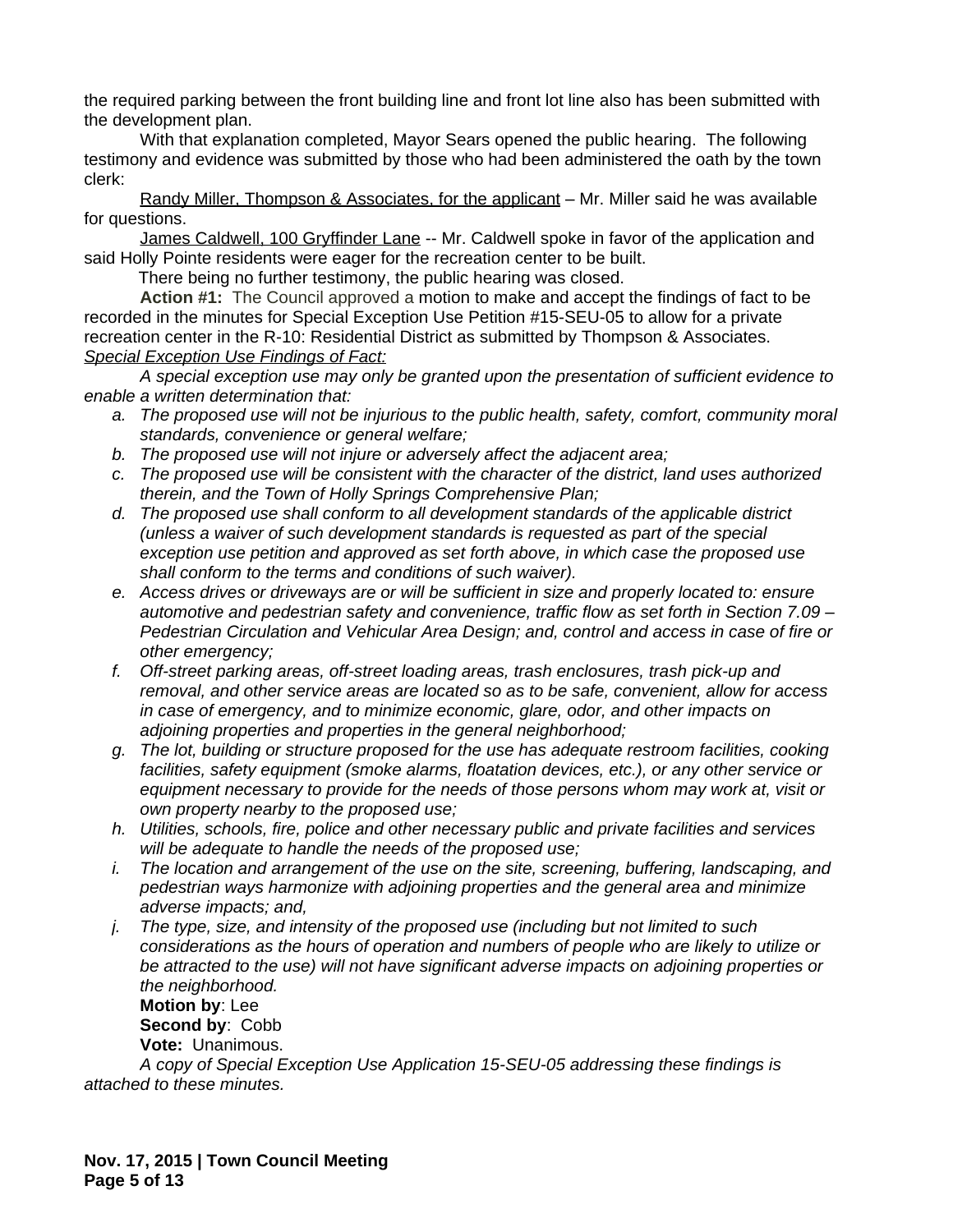**Action #2:** The Council approved a motion to make and accept the findings of fact to be recorded in the minutes for a waiver of regulations of UDO Section 7.04 E. 4. Maximum Number of Off-Street Parking Spaces to allow for 100% of the provided parking between the front building line and front lot line in association with Development Plan Petition #15-DP-09.

*A petition for a waiver of regulations of UDO Section 7.04 E. 4. Maximum Number of Off-Street Parking Spaces may only be granted upon the presentation of sufficient evidence to enable a written determination that:*

- *1. A parking demand study completed by a third party that provides evidence regarding:*
	- *a. Peak usage estimates based on reliable data collected from comparable uses located within the same or similar market areas as the Town of Holly Springs. Comparable uses will be determined based on density, scale, bulk, area, type of activity, and location; and,*
	- *b. Number of employees on the largest shift; and,*
	- *c. Minimum number of spaces needed to meet the parking demand for the specific use; and,*
- *2. The granting of a waiver will not cause negative impacts on the environment or adjacent properties without the necessity of including mitigating elements such as additional screening, pervious pavement, shared parking, rain gardens, or that such elements are provided under the plan to the extent necessary to lessen the effects of any negative impacts; and,*
- *3. The proposed development is consistent with the intent of the Comprehensive Plan; and,*
- *4. The proposed development is consistent with the intent and purpose of this UDO.* **Motion by**: Dickson **Second by**: Cobb **Vote:** Unanimous.

**Action #3:** Having made findings of fact that the petition meets the requirements, the Council approved a motion to grant a waiver of UDO regulations in Section 7.04 E. 4. Maximum Number of Off-Street Parking Spaces to allow for 100% of the provided parking between the front building line and front lot line in association with Development Plan Petition #15-DP-09.

**Motion by**: Williams **Second by**: Sack **Vote:** Unanimous.

**Action #4:** Having made findings of fact that the project meets the requirements the Council approved a motion to approve Special Exception Use Petition #15-SEU-05 to allow for a private recreation center at 113 Blue Prince Trail, Wake County PIN 0638629530, and approve Development Plan #15-DP-09 for Holly Pointe Subdivision recreation lot, as submitted by Thompson & Associates dated revised 10/12/15, with the following conditions:

### **Special Exception Use Condition:**

1. All operations must adhere to the evidence submitted by the applicant as stated in the findings of fact submitted and those findings of fact specified by the Town Council in conjunction with 15-SEU-05.

#### **Development Plan Conditions:**

1. All previous approval conditions from *Holly Pointe Phase 2* will apply to this plan as well. **Motion by**: Cobb **Second by**: Sack **Vote:** Unanimous.

### **6c. Public Hearing: 15-SEU-07 / 15-DP-11 / 15-VAR-09 / 15-VAR-10 Harris Teeter Fuel Center**

**–** Mr. Ryan said the Town has received a request for a special exception use to allow for a gasoline service station located on the last remaining commercial out-parcel in the Sunset Commons Shopping Center Ph. 1. The LB: Local Business district regulations state that a gasoline service

**Nov. 17, 2015 | Town Council Meeting Page 6 of 13**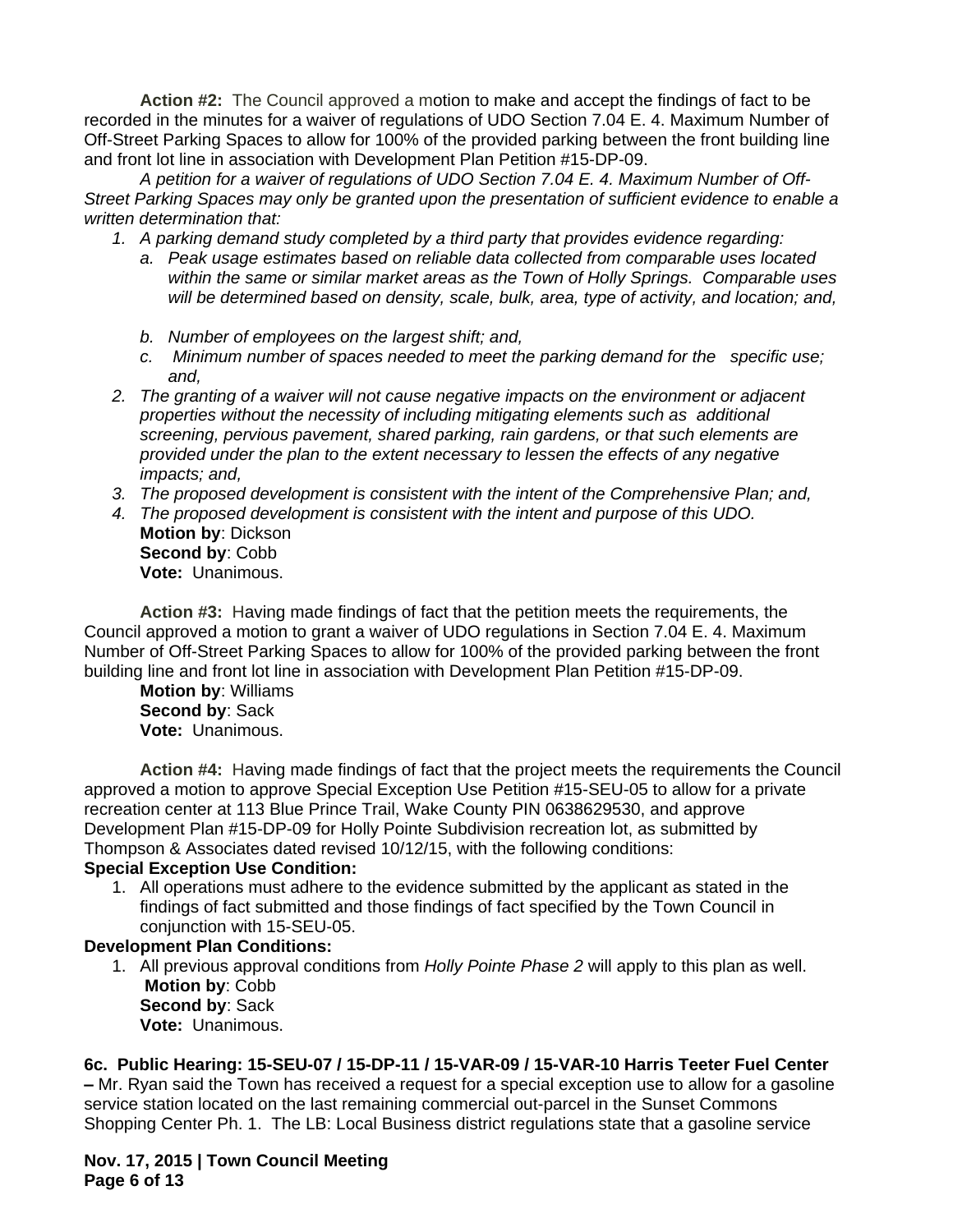station would be a special exception use. In conjunction with the special exception use request, the Town has received a development plan for a 294 square foot gasoline service station kiosk which includes a gasoline pump canopy and four customer parking spaces. There would be no automobile repair on the property.

The applicant also is requesting two variances and one waiver of Unified Development Ordinance regulations.

Councilman Cobb asked if the canopy lighting would be pointed downward or into traffic. Mr. Ryan said the lighting would be required to be directed downward, but a lighting plan will be required to be submitted.

With that explanation completed, Mayor Sears opened the public hearing. The following testimony and evidence was submitted by those who had been administered the oath by the town clerk:

Bharat Patel, 2106 Pilot Mountain Lane, Apex – Mr. Patel said he supports the plan, but he has concerns about traffic at the intersection of Holly Springs Road and Sunset Lake Road. He said there are traffic issues, and a gasoline station would increase those problems. He noted that making a left turn from the shopping center onto Sunset Lake Road was dangerous and almost impossible. He asked if a traffic signal could be placed there to help motorists get out onto Sunset Lake Road.

Mr. Patel added that another problem occurs with turning traffic at the intersection of Holly Springs Road and Sunset Lake Road.

Ms. Parrish said that, with the development of phase 2 of the shopping center, the left-turn from the shopping center would be removed and replaced with safer entrances and exits. Additionally, she said this site would pay a fee in lieu toward a light that will be triggered by the phase 2 shopping center development.

Mr. Patel asked when this might happen, fearing it would be six or seven years or more.

Ms. Parrish said plans for the phase 2 project have been submitted to the Town, so she would anticipate the road improvements would be completed in shorter order than six years.

Lacy Reaves, 150 Fayetteville Street, on behalf of the applicant - Mr. Reaves pointed out that the size of the outparcel and the environmental features of the property behind it require the applicant to request the variances. He then introduced Mr. Matt Edwards, engineer for the project, to assist him in addressing the findings of fact.

Matthew Edwards, Charlotte – Mr. Edwards is engineer for the project.

Mr. Reaves asked questions of Mr. Edwards to establish Mr. Edwards' qualifications as a civil engineering expert. He then went down the list of findings of fact for a special exception use and asked Mr. Edwards questions that provided the Council with the opportunity to make each of the findings of fact.

Mr. Reaves then went down the list of findings of fact required for variances and asked Mr. Edwards questions that provided the Council with the opportunity to make each of the findings of fact.

There being no further testimony, the public hearing was closed.

**Action 1:** The Council approved a motion to make and accept the findings of fact to be recorded in the minutes for Special Exception Use Petition #15-SEU-07 for Harris Teeter Fuel Center to allow for a gasoline service station in the LB: Local Business district as submitted by Kimley-Horn & Associates.

### **Special Exception Use Findings of Fact:**

*A special exception use may be granted only upon the presentation of sufficient evidence to enable a written determination that:*

- *a. The proposed use will not be injurious to the public health, safety, comfort, community moral standards, convenience or general welfare;*
- *b. The proposed use will not injure or adversely affect the adjacent area;*
- *c. The proposed use will be consistent with the character of the district, land uses authorized therein, and the Town of Holly Springs Comprehensive Plan;*

**Nov. 17, 2015 | Town Council Meeting Page 7 of 13**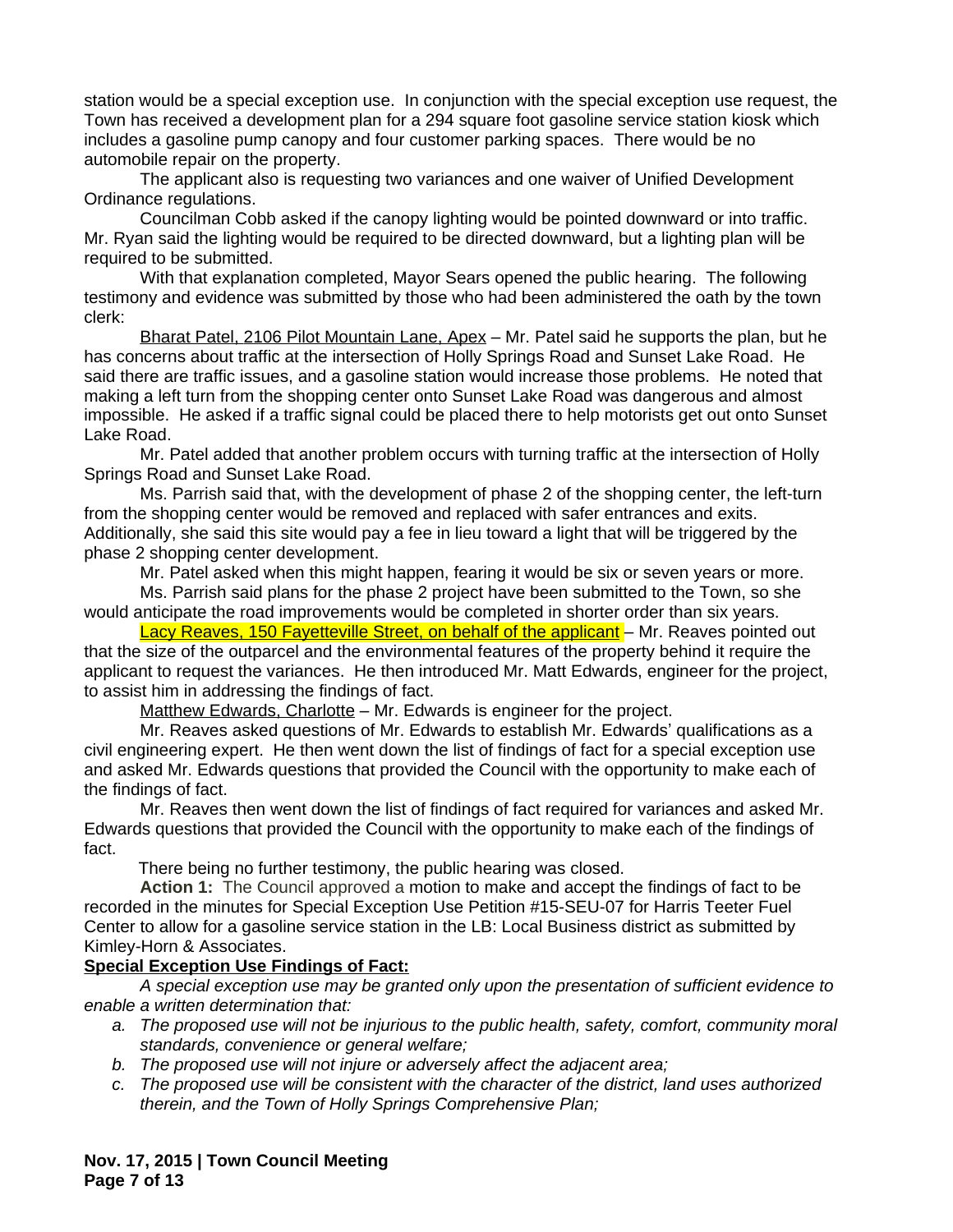- *d. The proposed use shall conform to all development standards of the applicable district (unless a waiver of such development standards is requested as part of the special exception use petition and approved as set forth above, in which case the proposed use shall conform to the terms and conditions of such waiver).*
- *e. Access drives or driveways are or will be sufficient in size and properly located to: ensure automotive and pedestrian safety and convenience, traffic flow as set forth in Section 7.09 – Pedestrian Circulation and Vehicular Area Design; and, control and access in case of fire or other emergency;*
- *f. Off-street parking areas, off-street loading areas, trash enclosures, trash pick-up and removal, and other service areas are located so as to be safe, convenient, allow for access in case of emergency, and to minimize economic, glare, odor, and other impacts on adjoining properties and properties in the general neighborhood;*
- *g. The lot, building or structure proposed for the use has adequate restroom facilities, cooking facilities, safety equipment (smoke alarms, floatation devices, etc.), or any other service or equipment necessary to provide for the needs of those persons whom may work at, visit or own property nearby to the proposed use;*
- *h. Utilities, schools, fire, police and other necessary public and private facilities and services will be adequate to handle the needs of the proposed use;*
- *i. The location and arrangement of the use on the site, screening, buffering, landscaping, and pedestrian ways harmonize with adjoining properties and the general area and minimize adverse impacts; and,*
- *j. The type, size, and intensity of the proposed use (including but not limited to such considerations as the hours of operation and numbers of people who are likely to utilize or be attracted to the use) will not have significant adverse impacts on adjoining properties or the neighborhood.*

**Motion by**: Sack **Second by**: Cobb

**Vote:** Unanimous.

*A copy of Special Exception Use Application 15-SEU-07 addressing the findings is attached to these minutes.*

**Action 2:** The Council approved a motion to make and accept the findings of fact to be recorded in the minutes for Variance of Development Regulations Petition #15-VAR-09 for a variance of UDO Section 3.07 A 3 h (2): Gasoline Dispensers and Canopies, to allow for a gasoline canopy that is not proportional to the primary building structure in conjunction with Development Plan 15-DP-11 for Harris Teeter Fuel Center.

# **Variance of Development Regulations Findings of Fact:**

*A variance of development regulations may be granted only upon the presentation of sufficient evidence to enable a written determination that:*

- *1. Unnecessary hardship would result from the strict application of the ordinance. It shall not be necessary to demonstrate that, in the absence of the variance, no reasonable use can be made of the property.*
- *2. The hardship results from conditions that are peculiar to the property, such as location, size, or topography. Hardships resulting from personal circumstances, as well as hardships resulting from conditions that are common to the neighborhood or the general public, may not be the basis for granting a variance.*
- *3. The hardship did not result from actions taken by the applicant or the property owner. The act of purchasing property with knowledge that circumstances exist that may justify the granting of a variance shall not be regarded as a self-created hardship.*
- *4. The requested variance is consistent with the spirit, purpose, and intent of the ordinance, such that public safety is secured, and substantial justice is achieved.* **Motion by**: Williams **Second by**: Cobb

**Nov. 17, 2015 | Town Council Meeting Page 8 of 13**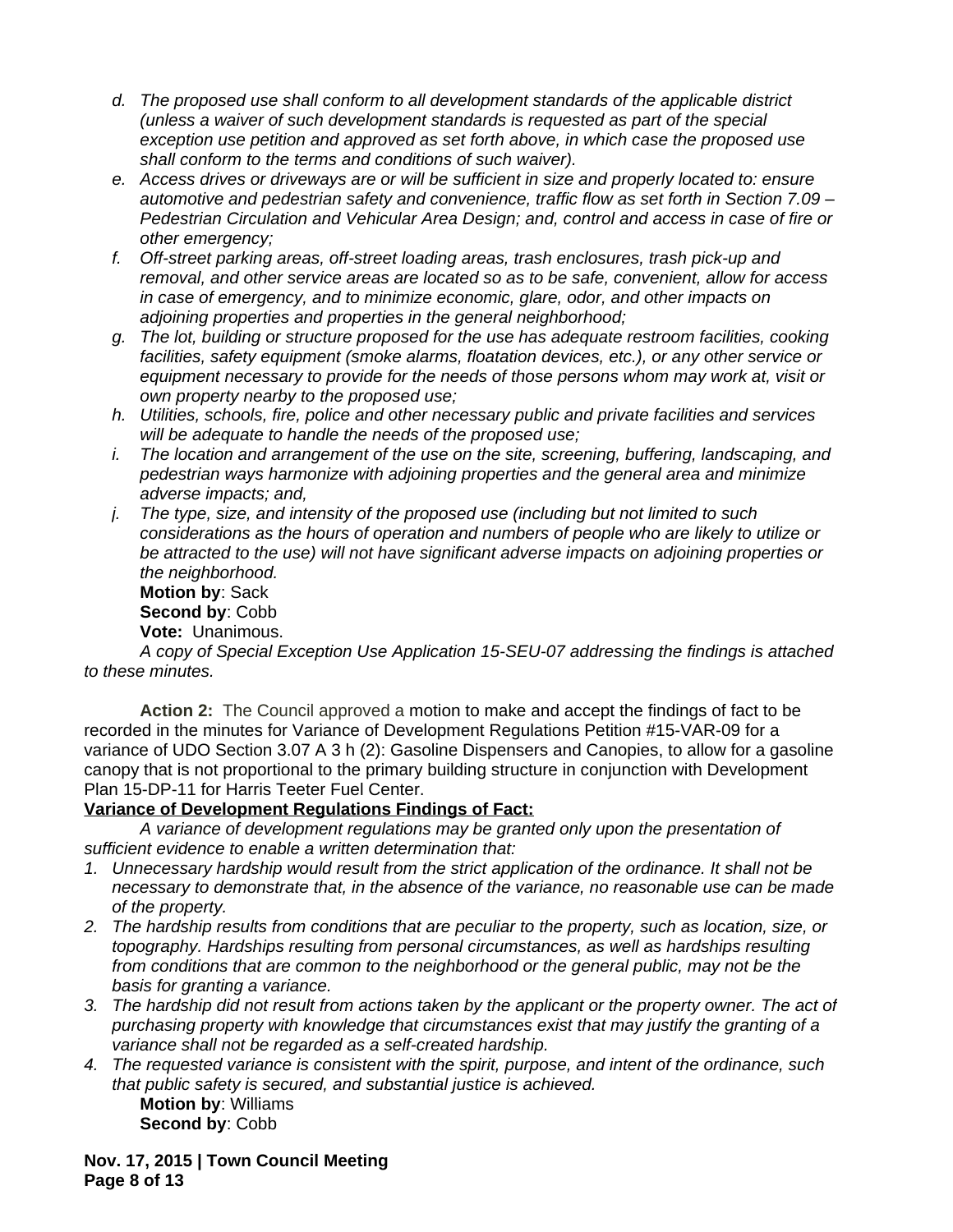**Vote:** Unanimous.

**Action 3:** The Council approved a motion to make and accept the findings of fact to be recorded in the minutes for Variance of Development Regulations Petition #15-VAR-10, a variance of UDO Section 3.07 A 3 h (1): Gasoline Dispensers and Canopies, to allow for a gasoline canopy in the front yard along Holly Springs Road, in conjunction with Development Plan 15-DP-11 for Harris Teeter Fuel Center.

# **Variance of Development Regulations Findings of Fact:**

*A variance of development regulations may be granted only upon the presentation of sufficient evidence to enable a written determination that:*

- *1. Unnecessary hardship would result from the strict application of the ordinance. It shall not be necessary to demonstrate that, in the absence of the variance, no reasonable use can be made of the property.*
- *2. The hardship results from conditions that are peculiar to the property, such as location, size, or topography. Hardships resulting from personal circumstances, as well as hardships resulting from conditions that are common to the neighborhood or the general public, may not be the basis for granting a variance.*
- *3. The hardship did not result from actions taken by the applicant or the property owner. The act of purchasing property with knowledge that circumstances exist that may justify the granting of a variance shall not be regarded as a self-created hardship.*
- *4. The requested variance is consistent with the spirit, purpose, and intent of the ordinance, such that public safety is secured, and substantial justice is achieved.*

**Motion by**: Dickson **Second by**: Cobb **Vote:** Unanimous. *A copy of variance* findings of facts *is attached to these minutes.*

**Action 4:** The Council approved a motion to make and accept the findings of fact to be recorded in the minutes for a waiver of regulations of UDO Section 3.08, A., 1., c. ii. Windows and Glass Doors to allow a reduction in surface area of windows and glass doors from 40% to 11.4% on the left side elevation, and to allow a decorative brick inset (11.1%) on the left elevation and additional glazing on the right (11.4%) and front elevation (4.8%) to supplement for a portion of the requested reduction. A total of 38.5% glazing, a reduction of 1.5% glazing, is provided.

# *WAIVER FINDINGS OF FACT:*

A petition for a waiver of regulations of UDO Section 3.08, A., 1., c. ii. Windows and Glass Doors may be granted only upon the presentation of sufficient evidence to enable a written determination that:

- 1. The proposed development represents the use of (building materials, building massing and façade treatment, building orientation, signs, landscaping, lighting or open space) which will result in a development pattern which is equivalent to or superior to that achievable under the applicable regulations;
- 2. The proposed development will be compatible with and will enhance the use or value of area properties;
- 3. The proposed development is consistent with the intent of the Comprehensive Plan; and,
- 4. The proposed development is consistent with the intent and purpose of this UDO.

**Motion by**: Lee **Second by**: Dickson **Vote:** Unanimous.

**Action 5:** Having made findings of fact that the petition meets the requirements to be granted a waiver of regulations of UDO Section 3.08, A., 1., c. ii. Windows and Glass Doors, the Council approved a motion to approve a waiver to allow a reduction in surface area of windows and glass doors from 40% to 11.4% on the left side elevation, and to allow a decorative brick inset

**Nov. 17, 2015 | Town Council Meeting Page 9 of 13**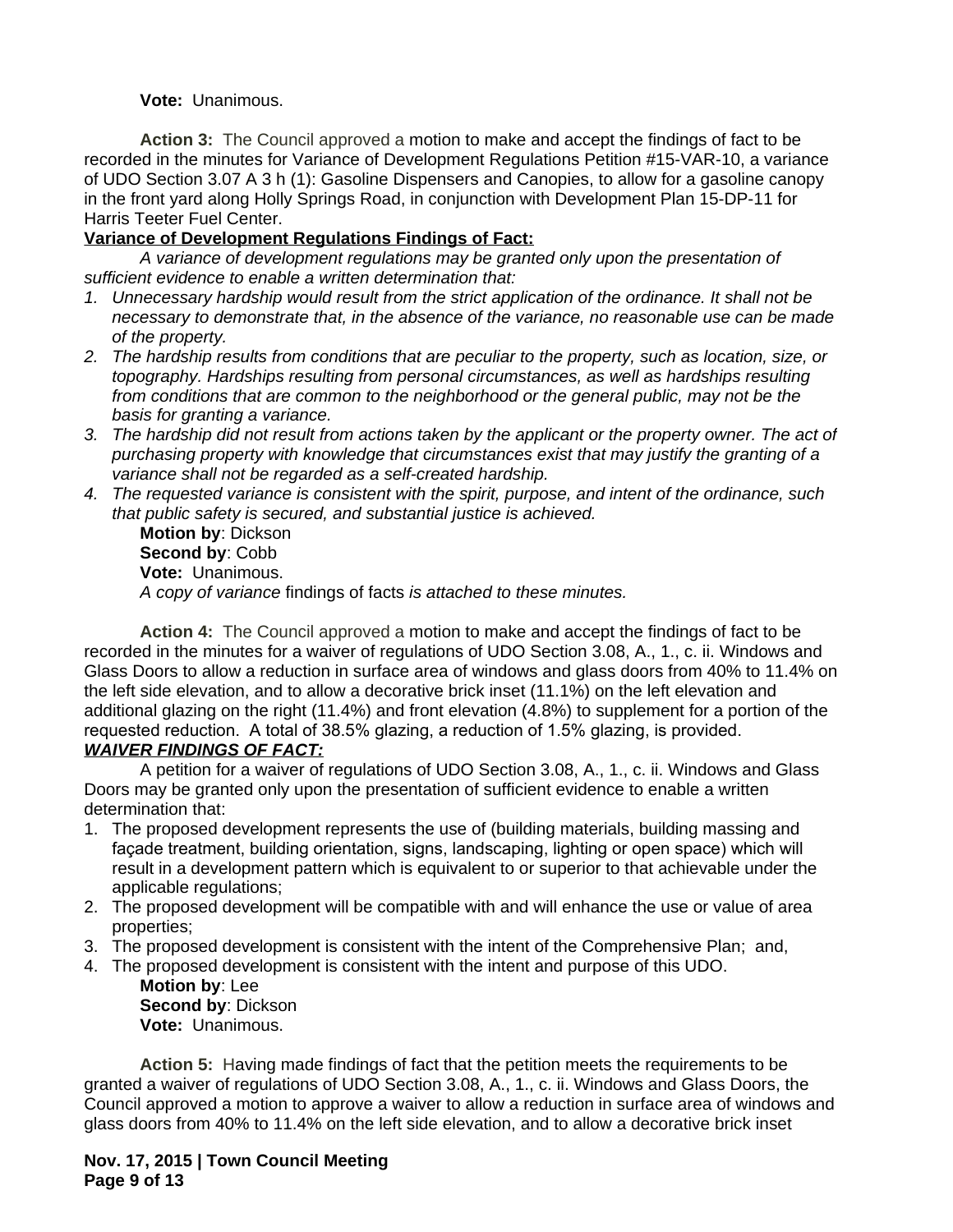(11.1%) on the left elevation and additional glazing on the right (11.4%) and front elevation (4.8%) to supplement for a portion of the requested reduction. A total of 38.5% glazing, a reduction of 1.5% glazing, is provided, in association with Development Plan #15-DP-11 for Harris Teeter Fuel Center.

**Motion by**: Cobb **Second by**: Sack **Vote:** Unanimous.

**Action 6:** Having made findings of fact that the project meets the requirements to be granted a Special Exception Use and Variances, the Council approved a motion to

- 1. Approve Special Exception Use Petition #15-SEU-07 as specified in Unified Development Ordinance Section 3.02 A. 2. Local Business District to allow for a gasoline service station;
- 2. Approve Variance of Development Regulations Petition #15-VAR-09 requesting a variance of UDO Section 3.07 A 3 h (2) : Gasoline Dispensers and Canopies, to allow for a gasoline canopy that is not proportional to the primary building structure, in conjunction with Development Plan 15-DP-11 for Harris Teeter Fuel Center;
- 3. Approve Variance of Development Regulations Petition #15-VAR-10 requesting a variance of UDO Section 3.07 A 3 h (1): Gasoline Dispensers and Canopies, to allow for a gasoline canopy in the front yard along Holly Springs Road, in conjunction with Development Plan 15-DP-11 for Harris Teeter Fuel Center;
- 4. Approve Development Plan #15-DP-11 for Harris Teeter Fuel Center at 5201 Sunset Lake Road, Wake County PIN #0669070864, as submitted by Kimley-Horn & Associates, Project Number 0156400034, dated 10/20/2015;

with the following conditions:

# **SPECIAL EXCEPTION USE CONDITIONS:**

1. All operations must adhere to the evidence submitted by the applicant as stated in the findings of fact submitted and those findings of fact specified by the Town Council in conjunction with 15- SEU-07.

# **DEVELOPMENT PLAN CONDITIONS:**

- 1. All previous approval conditions Sunset Lake Commons Shopping Center Ph. 1 will apply to this outparcel.
- 2. The following items must be provided with 1st construction drawing submittal for this plan:
	- a. A point-by-point photometric plan in conformance with the maximum light levels contained in the Unified Development Ordinance for the under canopy lighting.
- 3. The following items must be addressed prior to construction drawing approval:
	- a. This project will be required to pay a percentage of the total cost of the intersection upgrades in the amount of \$5,250.
	- b. An fee-in-lieu of upgrade will be required for this project for the Pump Station and/or Force Main
- 4. The following items must be completed prior to Town Council approval:
	- a. The Fire Flow Analysis must be approved.

**Motion by**: Dickson **Second by**: Cobb **Vote:** Unanimous.

**6d. Public Hearing: Ordinance #15-10 –** Ms**.** Holloman said the Town is proposing changes to the Town of Holly Springs Unified Development Ordinance (UDO) and an explanation of why each change is needed. Detailed language of the proposed amendments can be found in the attached draft ordinance.

She said that twice a year, the departments of Planning & Zoning and Engineering evaluate the UDO and bring forward a series of amendments to the Town's development regulations and requirements as interpretation issues arise, new or modified regulations are suggested for

**Nov. 17, 2015 | Town Council Meeting Page 10 of 13**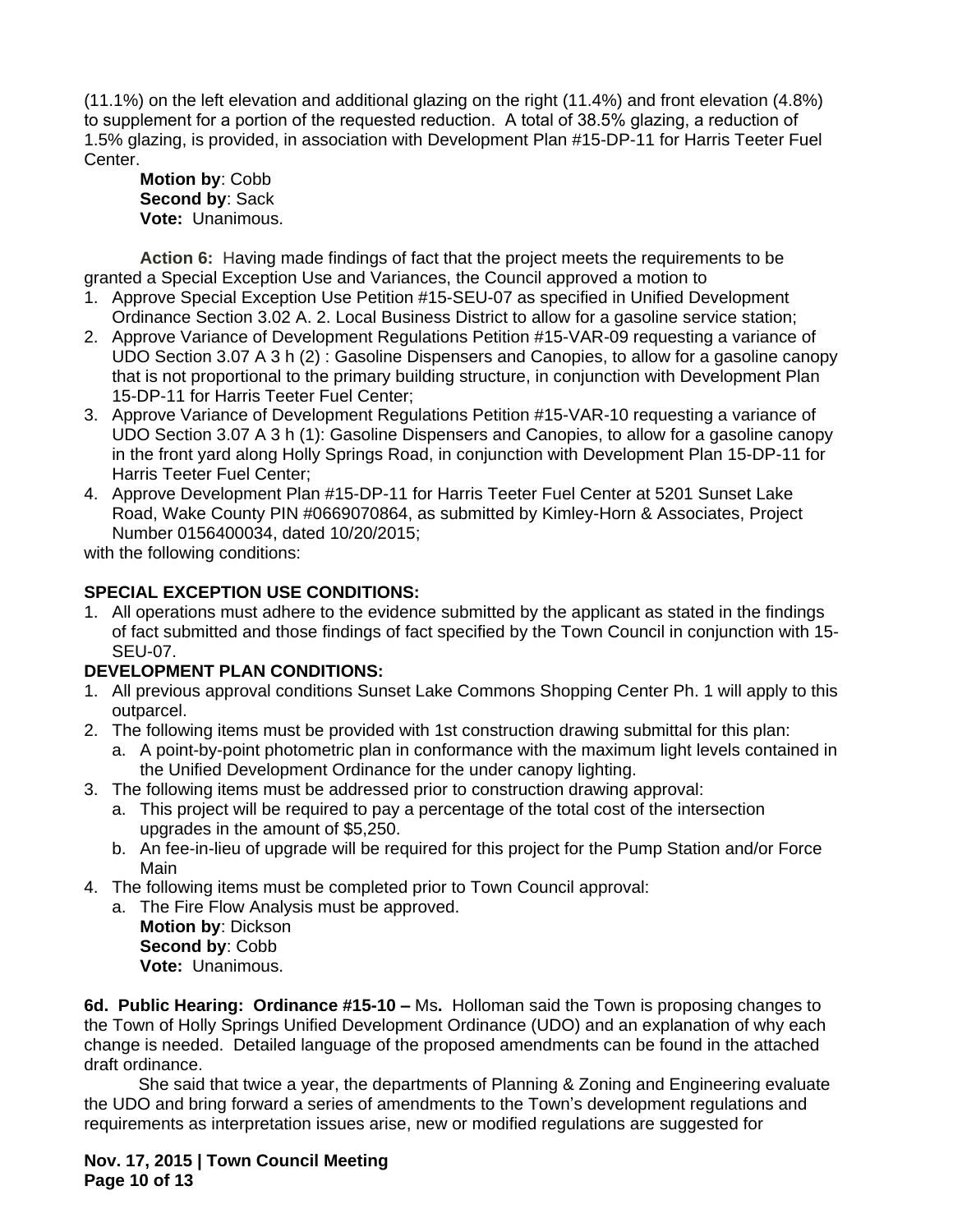development within the Town's corporate limits and Extraterritorial Jurisdiction (ETJ), or the State modifies regulations or the General Statutes that have an impact on the Town's development regulations.

Councilwoman Williams said she would like the setbacks for cellular towers to be revisited to be reduced. She said she felt the wording that required a setback equal to the height of the tower was excessive, and she wanted to delay action on this portion of the ordinance until some facts can be gathered about setbacks that other towns require.

Councilman Dickson noted that the setback applied to property lines and would not restrict development of the same piece of property.

With that explanation completed, Mayor Sears opened the public hearing. The following input was recorded: None.

There being no comments, the public hearing was closed.

**Action 1:** The Council approved a motion to accept the following statements as being true: *"The requested UDO Text Amendment is consistent with the Vision Holly Springs* 

*Comprehensive Plan: Much of the UDO amendments currently proposed work to maintain a high quality of commercial growth. As found in the Comprehensive Plan's Future Land Use Objective's "Guide the development of regional commercial areas so they are contained and their access is managed to protect the character of the remainder of the community."*

*"Executive Summary in regard to 'Using the Plan to Implement the Town's Vision' and 'Adopting and Implementing the Plan'; Section 1: Future Land Use 'Objectives,' 'Community Growth Areas,' 'Regional Centers' and 'Future Land Use Plan Details;'*

*"Ensure that new housing is appropriate in type, location and density to minimize environmental impacts and maintain community character.*

*"The proposed UDO Amendments provide the tools necessary for staff and the development community to implement the goals and objectives stated in the Plan."*

**Motion by**: Cobb **Second by**: Sack **Vote:** Unanimous.

**Action 2:** The Council approved a motion to adopt Ordinance 15-10 to approve and enact UDO Text Amendment #15-UDO-03 to modify the text of the Unified Development Ordinance as submitted by Town of Holly Springs with the exception of Part 36 pertaining to cellular tower setbacks.

**Motion by**: Cobb **Second by**: Sack **Vote:** Unanimous. *A copy of Ordinance 15-10 as amended is attached to these minutes.*

**7. Consent Agenda:** The Council approved a motion to approve all items on the Consent Agenda. The motion carried following a motion by Councilman Sack, a second by Councilman Cobb and a unanimous vote. The following actions were affected:

7a. Minutes – The Council approved minutes of the Town Council's meeting held Nov. 3, 2015. 7b. Main Street Extension Project – The Council approved a Memorandum of Settlement and

Consent Judgment in the Main Street Extension project.

7c. Resolution 15-31 – The Council adopted Resolution 15-31 declaring certain personal property surplus to the needs of the town. *A copy of Resolution 15-31 is attached to these minutes.*

7d. Town Hall Roof Repair Contract - The Council approved to enter into a contract with Baker Roofing in the amount \$45,678 for repairs to the roof of Town Hall.

7e. North Main Athletic Complex Easement – The Council approved to enter into an agreement with Security Self Storage for egress through their site to transport dirt removed from the North Main Athletic Complex property.

**Nov. 17, 2015 | Town Council Meeting Page 11 of 13**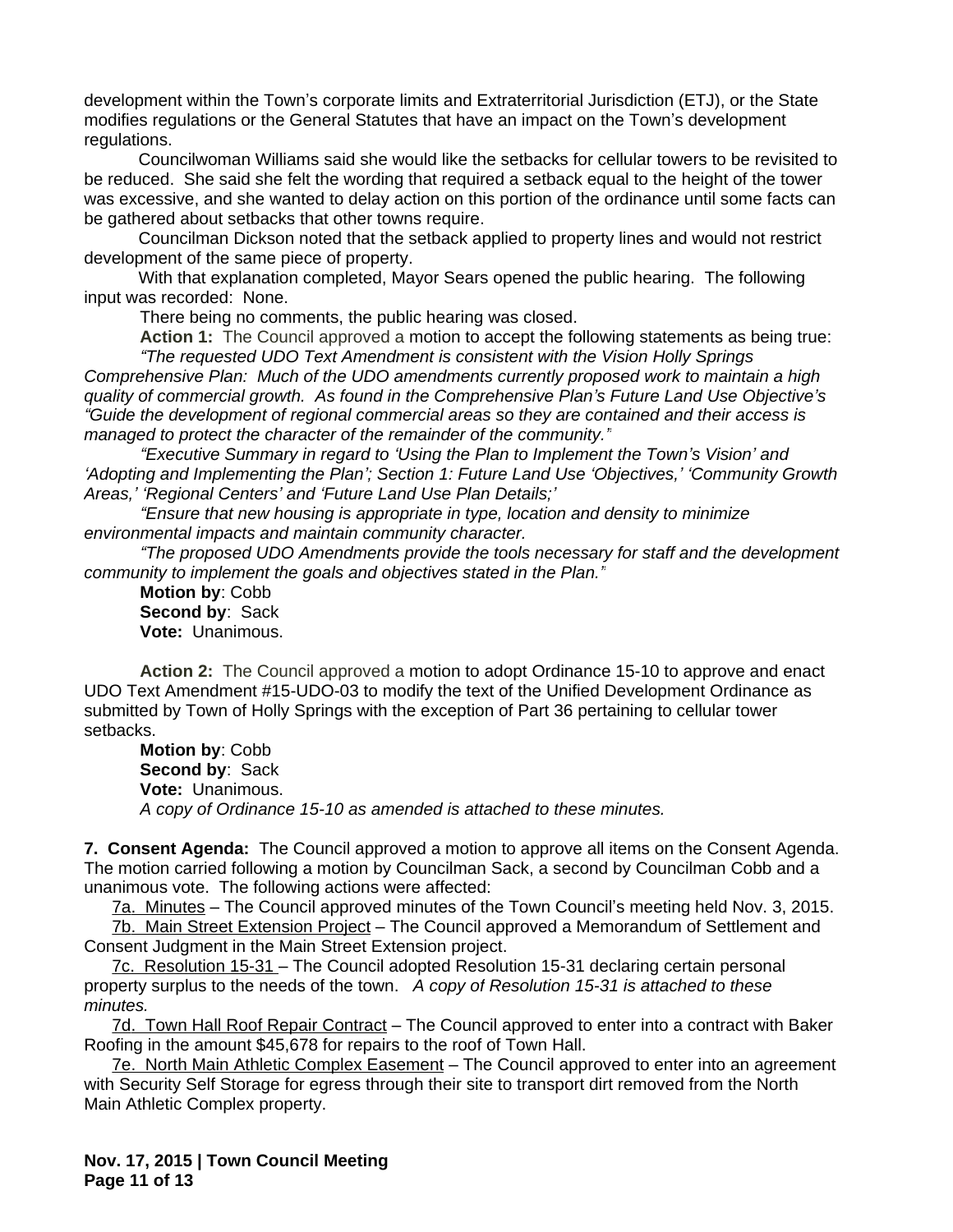7f. Contract Report - The Council received report of contracts amounting to less than \$15,000 approved by the town manager.

7g. Main Street Extension Project - The Council approved to retain Kimley Horn & Associates for designing and permitting of a back-up water connection to replace wells abandoned for the Main Street Extension project.

**8a. Animal Ordinance Amendment –** Ms. Holloman said the Town Council has been asked to once again consider an urban chicken ordinance to allow hens on single-family lots within the Town. At the last Town Council meeting when this was discussed, the Department of Planning & Zoning was directed to assist with research and development of an urban chicken ordinance to present to Town Council for review. Ms. Holloman presented her findings on what other local municipalities are doing and how those entities, as well as state and national examples, have influenced our ordinance direction.

She said staff is looking for feedback for finalizing this ordinance that will entail both Unified Development Ordinance amendments and Town Code amendments and will share key aspects of the draft ordinance with regard to suggested content, including: minimum lot size – **10,000 square feet;** the maximum number of hens allowed – **three**; zoning districts where hens would be allowed – **R-30, R-20, R-15 and R-10**; minimum setback – **12 feet**; UDO permit requirements – **yes, at a cost of \$75 with the application to be reviewed and approved by Planning & Zoning**; and whether a compliance inspection would be required – **yes, in conjunction with permit approval**.

She said staff, with Council input, can move forward with drafting language to bring before the Planning Board for recommendation and review at its December meeting. The draft ordinance then would be brought to the Town Council for consideration, likely in January.

Councilwoman Williams suggested that the Town communicate with homeowner associations about the ordinance so they would be prepared to deal with homeowners. Ms. Holloman stressed for Council that the ordinance would not override the restrictions of homeowner association rules and covenants.

Councilman Sack said the input he has received from constituents is that many do not want chickens to be allowed.

Mr. Simmons asked for clarification if the setback would specifically pertain to the rear yard. Ms. Holloman said she would clarify that language in the draft ordinance.

Councilwoman Lee said she would prefer that the minimum lot size be larger, as in R-15. Councilman Dickson said he felt R-10 was adequate because that is the minimum lot size required in other towns.

**Direction**: Ms. Holloman said she would make adjustments to the draft and submit it for review by the planning board in December.

**8b. Downtown Transportation Plan –** Ms. Parrish said as an action item of the 2015 Town Council retreat, we wanted to take a look at the downtown transportation system and make improvements for overall traffic flow with an approach and layout that could address transportation, as well as attract downtown development.

She reviewed the draft transportation plan that has been vetted within multiple town departments and administration.

The draft plan sets up a layout to allow more downtown parking and area for potential development, improves dangerous intersections, is more pedestrian friendly and is an improvement for our public safety resources.

She said if Town Council is in support, the next step would be to run the draft plan through traffic modeling software.

**Action:** The Council approved a motion to endorse the draft Downtown Transportation Plan and direct staff to proceed with traffic modeling.

**Motion by**: Sack **Second by**: Williams **Vote:** Unanimous.

**Nov. 17, 2015 | Town Council Meeting Page 12 of 13**